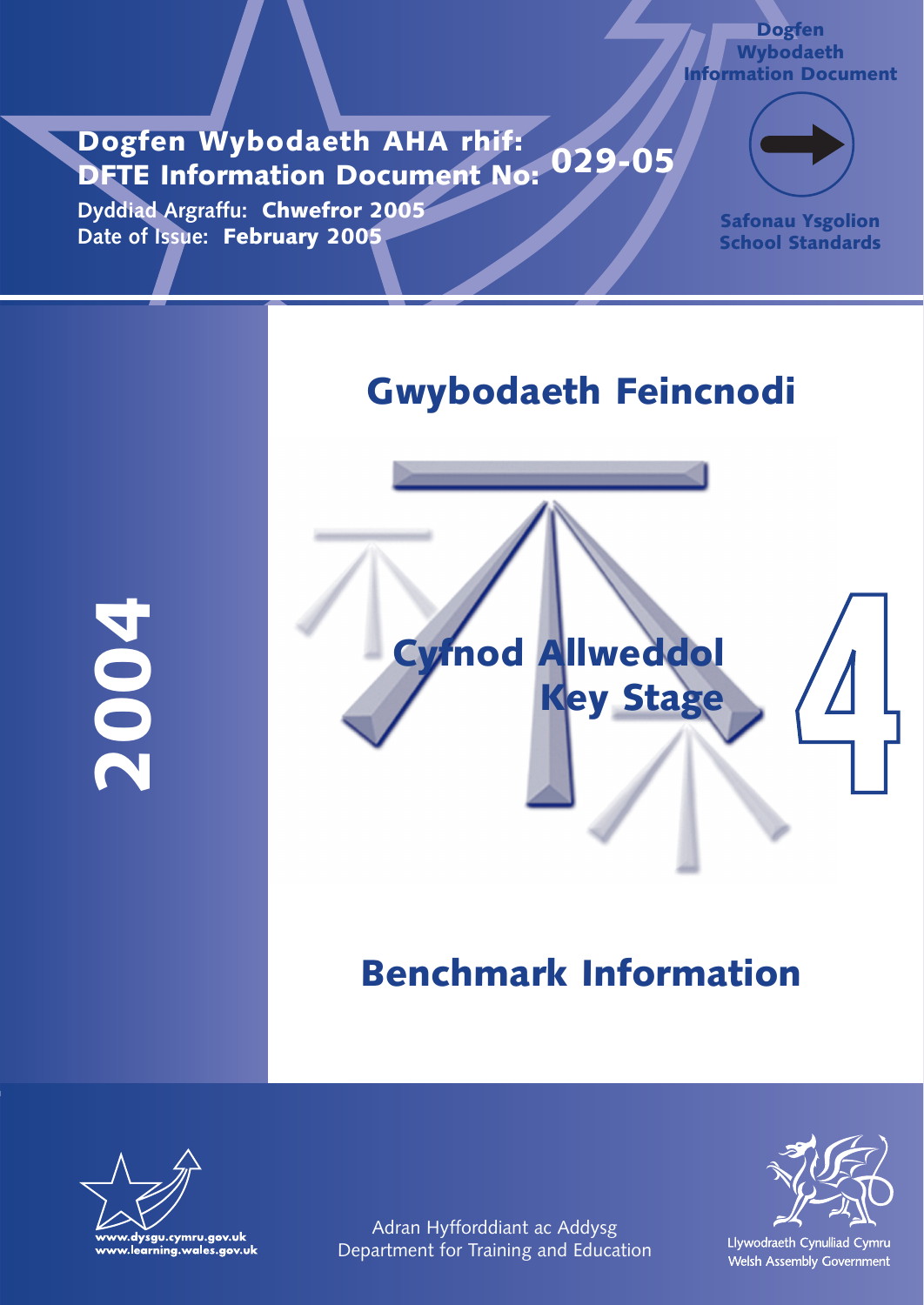# **Benchmark Information for Key Stage 4: 2004**

#### **Audience: Headteachers, Governing Bodies and Directors of Education**

Further copies of this booklet and those listed below may be obtained from:

**Parents and Information Branch (SPD4) Department for Training and Education Welsh Assembly Government Cathays Park CARDIFF CF10 3NQ**

**(029) 2082 6010 Fax (029) 2082 6016 email - education.training@wales.gsi.gov.uk or visit our website - www.learning.wales.gov.uk**

**Also available from the Welsh Assembly Government**

**National Curriculum Assessment and Public Examination Results (for each LEA area) 2002, 2003 and 2004 National Curriculum Assessment Results in Wales: Key Stage 1 for 1997 to 2001 National Curriculum Assessment Results in Wales: Key Stage 2 for 1997 to 2001 National Curriculum Assessment Results in Wales: Key Stage 3 for 1997 to 2001 National Curriculum Assessment Results in Wales: Key Stage 3 non-core subjects for 2001 GCSE/GNVQ Results in Wales: 1997 – 2001 A/AS level and GNVQ results in Wales: 2001 Benchmark Information for Key Stage 1: 1997 – 2004 Benchmark Information for Key Stage 2: 1997-2004 Benchmark Information for Key Stages 3 & 4: 1997 - 2002 Benchmark Information for Key Stage 3: 2003 and 2004 Benchmark Information for Key Stage 4: 2003**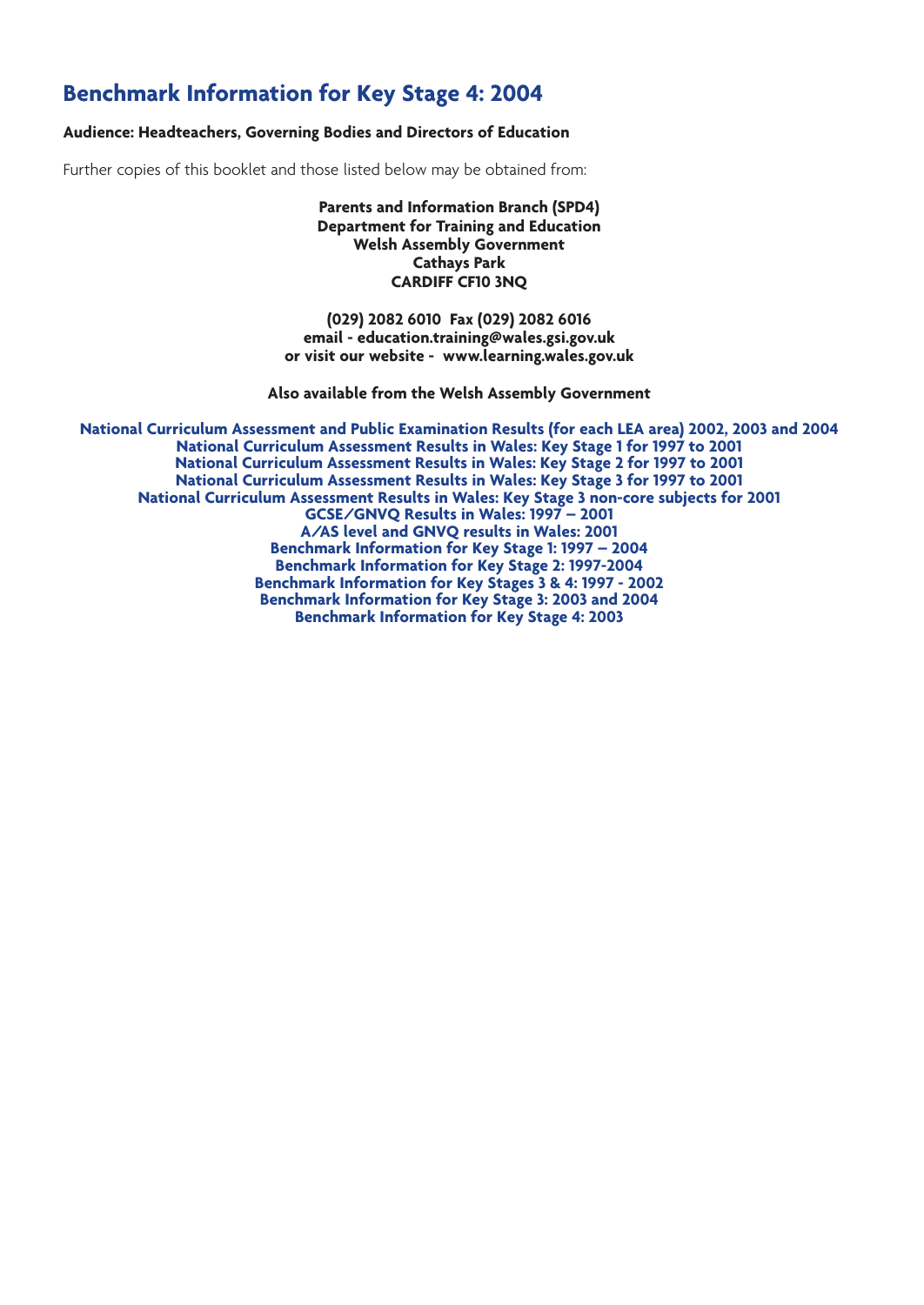# **Contents**

|                      |                                                                                                                                                                                       | <b>Page</b>    |
|----------------------|---------------------------------------------------------------------------------------------------------------------------------------------------------------------------------------|----------------|
| <b>Introduction</b>  |                                                                                                                                                                                       | 4              |
|                      | How to use the Benchmark Tables                                                                                                                                                       | 6              |
| Table 1:<br>Table 2: | Schools with up to 10 per cent eligible for FSM<br>Schools with over 10 per cent and up to 15 per cent eligible for FSM                                                               | 8<br>9         |
| Table 3:<br>Table 4: | Schools with over 15 per cent and up to 20 per cent eligible for FSM<br>Schools with over 20 per cent and up to 30 per cent eligible for FSM                                          | 10<br>11       |
| Table 5:<br>Table 7: | Schools with over 30 per cent eligible for FSM<br><b>Table 6:</b> Welsh-speaking Schools<br>English-speaking Schools                                                                  | 12<br>10<br>11 |
| Table 8:<br>Table 9: | All secondary schools<br>Welsh speaking schools - Summary table                                                                                                                       | 11<br>12       |
| Table 11:            | Table 10: English speaking schools - Summary table<br>All secondary schools - Summary table                                                                                           | $12 \,$<br>13  |
|                      | Table 12: Pupils not achieving at least one Entry Level Qualification, GCSE or<br>GCSE short course<br>Table 13: Pupils not achieving at least one Entry Level Qualification, GCSE or | 14<br>15       |
|                      | GCSE short course - Summary Table                                                                                                                                                     |                |
|                      | <b>Performance Bands</b>                                                                                                                                                              |                |
|                      | 5 or more GCSE grades $A^*$ - C or equivalent<br>5 or more GCSE grades A* - G or equivalent                                                                                           | 16<br>16       |

| <u>J OFFICIE GUJE grades A - G OFFEQUIVAIENT</u> | 10 |
|--------------------------------------------------|----|
| Core Subject Indicator                           | 17 |
| English                                          | 18 |
| Welsh                                            | 19 |
| Mathematics                                      | 19 |
| Science                                          | 19 |
|                                                  |    |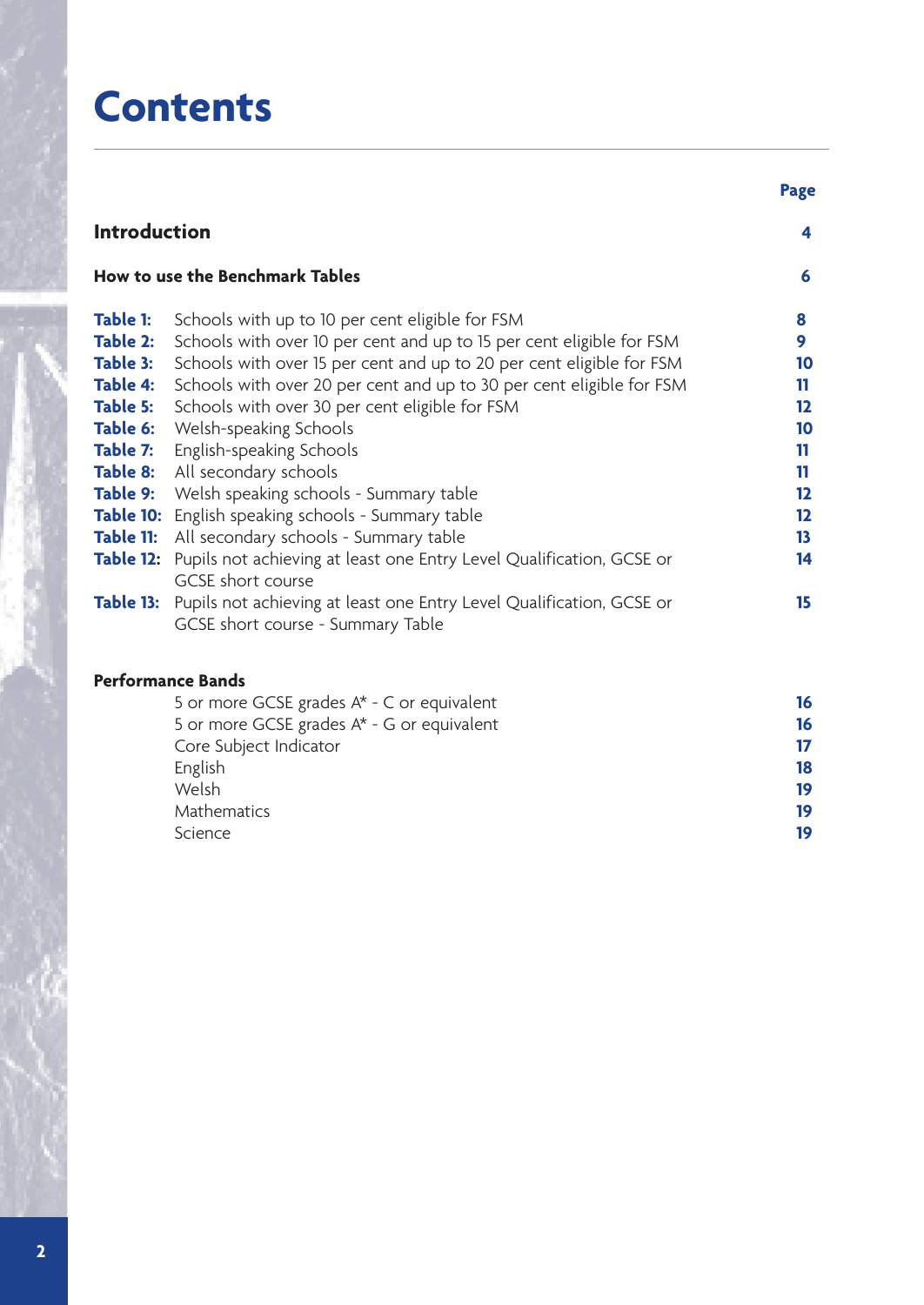# **Introduction**

This is the eighth year for which benchmark information has been published and it is hoped that schools and LEAs will use it to support their target setting processes. The tables displayed in this booklet are based on the results derived from the 2004 National Curriculum assessments.

The purpose of providing benchmark information is to show how well schools can do, whatever their circumstances. Benchmark Information brings together the results of similar schools into simple tables, which are ordered according to the proportion of children known to be eligible for free school meals (FSM). By looking at the tables, which have been extended for English-medium schools, schools can find out how well their results compare with similar schools.

The presentation of the benchmark information illustrates clearly the range of performance in each group of schools. Blank columns allow schools to enter their own results for different indicators i.e. the percentage of pupils achieving 5 or more GCSE grades A\*-C, or those achieving the core subject indicator (CSI). The tables are based on the results from maintained schools.

For 2002 and 2003, the FSM percentage was based on pupils of all ages. For 2004, the FSM percentage is based on pupils of compulsory school age only.

The charts towards the back of the book show the number of schools in a range of performance bands for each subject and the Core Subject Indicator. The charts are based on the number of schools with more than five pupils eligible for assessment.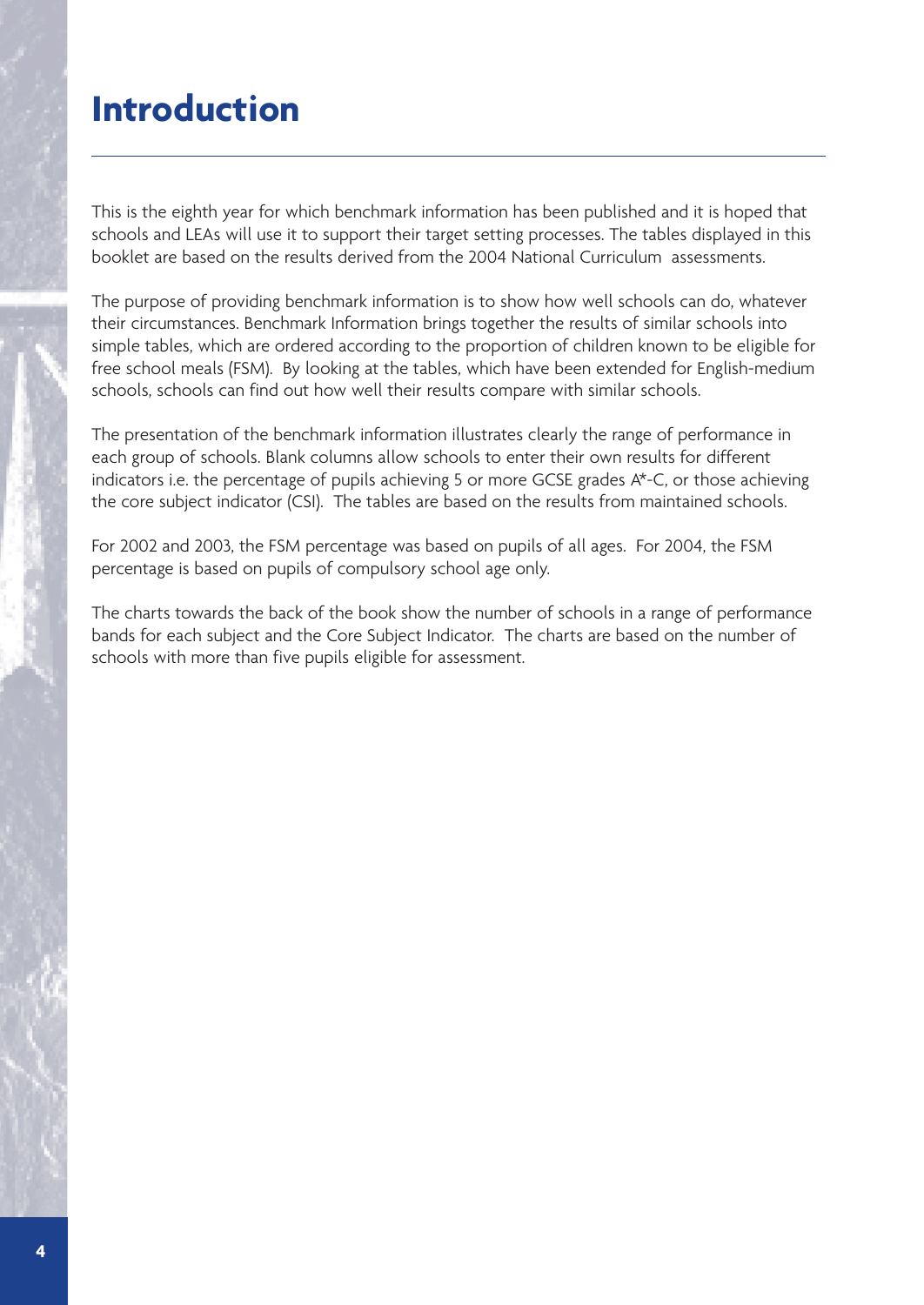

# **How to use the Benchmark Tables Sut i ddefnyddio'r tablau**

**Table 1: Schools with up to 10 per cent eligible for FSM**

# **Tabl 1: Ysgolion â hyd at 8 y cant yn gymwys i gael PYD**

Percentage of pupils achieving level 5 or above

Canran y disgyblion yn cyrraedd lefel 4 neu uwch

| English/Saesneg                                 | Lower Quartile<br>Chwartel Isaf |    |    | Median<br>Canolrif |    |    | Upper Quartile<br>Chwartel Uchaf |    |    |  |
|-------------------------------------------------|---------------------------------|----|----|--------------------|----|----|----------------------------------|----|----|--|
| Teacher Assessment<br>Asesiad Athro             |                                 | 72 | 76 |                    | 78 |    |                                  | 83 |    |  |
| Test<br>Prawf                                   | 60                              | 69 |    |                    | 77 |    |                                  | 80 |    |  |
| Mathematics/Mathemateg                          |                                 |    |    |                    |    |    |                                  |    |    |  |
| Teacher Assessment<br>Asesiad Athro             |                                 | 75 |    |                    | 80 | 83 |                                  | 85 |    |  |
| Test<br>Prawf                                   |                                 | 73 |    |                    | 76 |    |                                  | 80 | 90 |  |
| Science/Gwyddoniaeth                            |                                 |    |    |                    |    |    |                                  |    |    |  |
| Teacher Assessment<br>Asesiad Athro             |                                 | 70 |    |                    | 79 |    |                                  | 88 |    |  |
| Test<br>Prawf                                   |                                 | 76 |    |                    | 82 |    |                                  | 87 |    |  |
| Core Subject Indicator/Dangosydd Pynciau Craidd |                                 |    |    |                    |    |    |                                  |    |    |  |
| Teacher Assessment<br>Asesiad Athro             |                                 | 60 |    |                    | 67 |    |                                  | 73 |    |  |
| Test<br>Prawf                                   |                                 | 60 |    |                    | 64 |    |                                  | 71 |    |  |

### **Number of schools/Nifer yr ysgolion = 54**

School performance is in the bottom 25% (the lower quartile) of schools in the table.

Perfformiad Ysgol yn y 25% isaf (y chwartel isaf) o ysgolion yn y tabl.

School performance is in the top 50% (above the median) and below the best performing 25% (the upper quartile).

Perfformiad ysgol yn y 50% uchaf (uwchlaw'r canolrif ac islaw'r 25% sy'n perfformio orau (y chwartel uchaf)

School performance is in the bottom 50% (below the median) of schools but above the lowest performing 25% (the lower quartile).

Perfformiad ysgol yn y 50% isaf (islaw'r canolrif) o ysgolion ond uwchlaw'r 25% isaf eu perfformiad (chwartel isaf)

School is performing in the top 25% (the upper quartile).

Ysgol yn perfformio yn y 25% uchaf (y chwartel uchaf)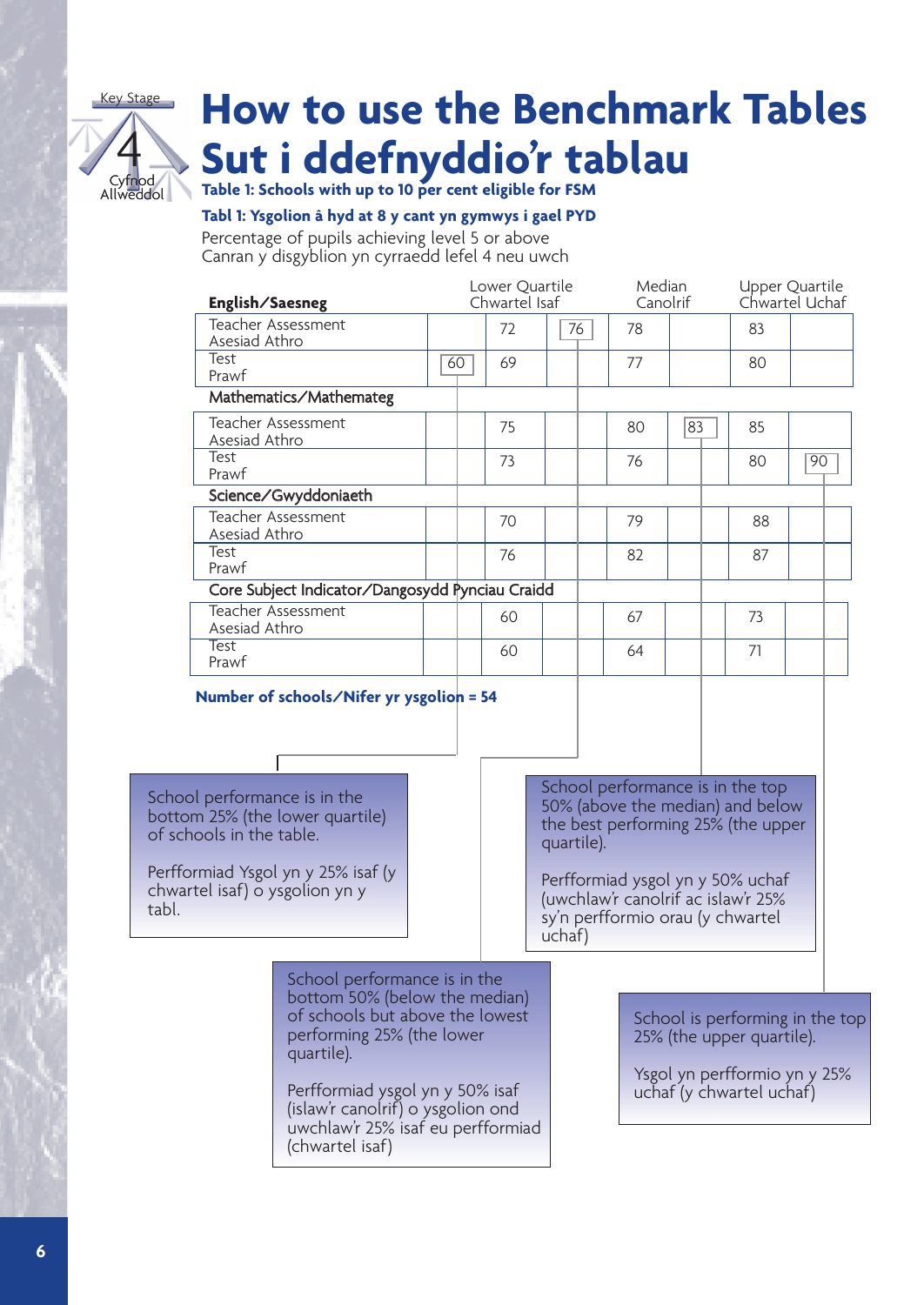Key Stage



# **Table 1: Schools with up to 10 per cent eligible for FSM Tabl 1: Ysgolion sydd â hyd at 10 y cant o ddisgyblion â hawl i BYD**

|                                                                        | <b>Lower Quartile</b><br><b>Chwartel Isaf</b> | Median<br>Canolrif | <b>Upper Quartile</b><br>Chwartel uchaf |  |
|------------------------------------------------------------------------|-----------------------------------------------|--------------------|-----------------------------------------|--|
| 5 or more GCSE grades A*-C<br>5 TGAU graddau A*-C neu ragor            | 62                                            | 67                 | 73                                      |  |
| 5 or more GCSE grades A*-G<br>5 TGAU graddau A*-G neu ragor            | 91                                            | 94                 | 96                                      |  |
| 1 or more GCSE grades A*-G<br>1 TGAU graddau A*-G neu ragor            | 96                                            | 98                 | 99                                      |  |
| Average GCSE/GNVQ point score<br>Sgor pwyntiau TGAU/CGCC<br>cyfartalog | 46                                            | 49                 | 52                                      |  |
| A*-C in English<br>A*-C mewn Saesneg                                   | 64                                            | 69                 | 75                                      |  |
| A*-C in Mathematics<br>A*-C mewn Mathemateg                            | 55                                            | 63                 | 69                                      |  |
| $A^*$ -C in Science<br>A*-C mewn Gwyddoniaeth                          | 56                                            | 63                 | 71                                      |  |
| Core Subject Indicator<br>Dangosydd Pynciau                            | 46                                            | 51                 | 60                                      |  |

**Number of schools/Nifer yr ysgolion = 51**

# **Table 2: Schools with over 10 per cent and up to 15 per cent eligible for FSM Tabl 2: Ysgolion sydd â dros 10 y cant, a hyd at 15 y cant o ddisgyblion â hawl i BYD**

|                               | <b>Lower Quartile</b><br><b>Chwartel Isaf</b> | Median<br>Canolrif | <b>Upper Quartile</b><br>Chwartel uchaf |
|-------------------------------|-----------------------------------------------|--------------------|-----------------------------------------|
| 5 or more GCSE grades A*-C    | 51                                            | 55                 | 64                                      |
| 5 TGAU graddau A*-C neu ragor |                                               |                    |                                         |
| 5 or more GCSE grades A*-G    | 86                                            | 90                 | 92                                      |
| 5 TGAU graddau A*-G neu ragor |                                               |                    |                                         |
| 1 or more GCSE grades A*-G    | 94                                            | 96                 | 98                                      |
| 1 TGAU graddau A*-G neu ragor |                                               |                    |                                         |
| Average GCSE/GNVQ point score | 40                                            | 43                 | 48                                      |
| Sgor pwyntiau TGAU/CGCC       |                                               |                    |                                         |
| cyfartalog                    |                                               |                    |                                         |
| A*-C in English               | 53                                            | 58                 | 65                                      |
| A*-C mewn Saesneg             |                                               |                    |                                         |
| A*-C in Mathematics           | 43                                            | 49                 | 55                                      |
| A*-C mewn Mathemateg          |                                               |                    |                                         |
| $A^*$ -C in Science           | 44                                            | 52                 | 60                                      |
| A*-C mewn Gwyddoniaeth        |                                               |                    |                                         |
| Core Subject Indicator        | 35                                            | 41                 | 46                                      |
| Dangosydd Pynciau             |                                               |                    |                                         |

### **Number of schools/Nifer yr ysgolion = 56**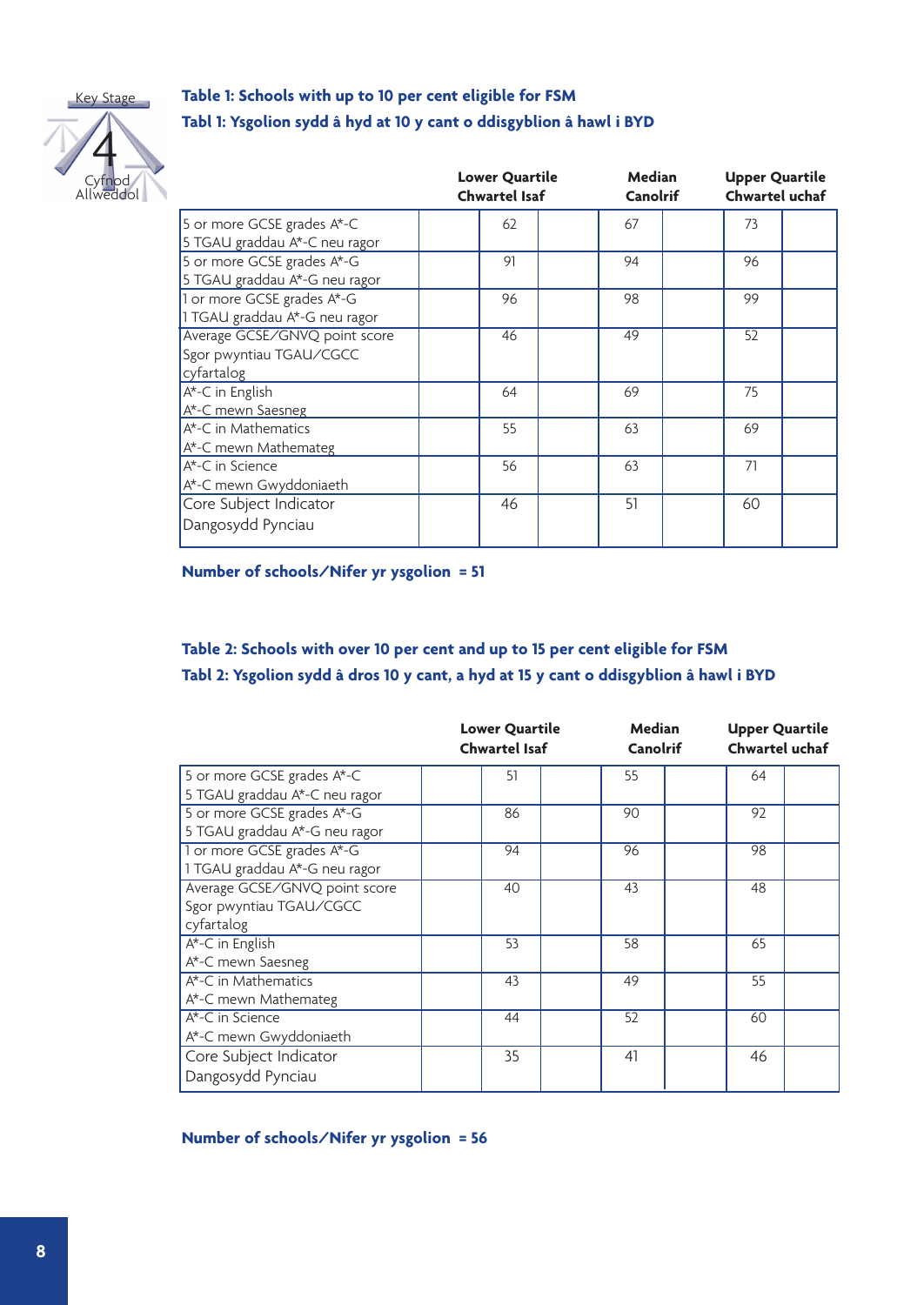Key Stage



# **Table 5: Schools with over 30 per cent or more eligible for FSM Tabl 5: Ysgolion sydd â dros 30 y cant o ddisgyblion â hawl i BYD**

|                                                                        | <b>Lower Quartile</b><br><b>Chwartel Isaf</b> | Median<br><b>Canolrif</b> | <b>Upper Quartile</b><br>Chwartel uchaf |  |
|------------------------------------------------------------------------|-----------------------------------------------|---------------------------|-----------------------------------------|--|
| 5 or more GCSE grades A*-C<br>5 TGAU graddau A*-C neu ragor            | 24                                            | 29                        | 33                                      |  |
| 5 or more GCSE grades A*-G<br>5 TGAU graddau A*-G neu ragor            | 69                                            | 76                        | 80                                      |  |
| 1 or more GCSE grades A*-G<br>1 TGAU graddau A*-G neu ragor            | 82                                            | 87                        | 91                                      |  |
| Average GCSE/GNVQ point score<br>Sgor pwyntiau TGAU/CGCC<br>cyfartalog | 25                                            | 28                        | 32                                      |  |
| A*-C in English<br>A*-C mewn Saesneg                                   | 32                                            | 35                        | 42                                      |  |
| $A^*$ -C in Mathematics<br>$A^*$ -C mewn Mathemateg                    | 18                                            | 23                        | 31                                      |  |
| $A^*$ -C in Science<br>A*-C mewn Gwyddoniaeth                          | 19                                            | 25                        | 31                                      |  |
| Core Subject Indicator<br>Dangosydd Pynciau                            | $\overline{12}$                               | 18                        | $\overline{20}$                         |  |

#### **Number of schools/Nifer yr ysgolion = 24**

# **Table 6: Welsh-speaking schools\* Tabl 6: Ysgolion Cymraeg\***

|                                                                        | <b>Lower Quartile</b><br><b>Chwartel Isaf</b> | Median<br><b>Canolrif</b> | <b>Upper Quartile</b><br>Chwartel uchaf |
|------------------------------------------------------------------------|-----------------------------------------------|---------------------------|-----------------------------------------|
| 5 or more GCSE grades A*-C<br>5 TGAU graddau A*-C neu ragor            | 55                                            | 63                        | 69                                      |
| 5 or more GCSE grades A*-G<br>5 TGAU graddau A*-G neu ragor            | 89                                            | 92                        | 95                                      |
| 1 or more GCSE grades A*-G<br>1 TGAU graddau A*-G neu ragor            | 95                                            | 98                        | 99                                      |
| Average GCSE/GNVQ point score<br>Sgor pwyntiau TGAU/CGCC<br>cyfartalog | 44                                            | 48                        | 50                                      |
| A*-C in English<br>A*-C mewn Saesneg                                   | 54                                            | 61                        | 69                                      |
| A*-C in Welsh (1st language)<br>A*-C mewn Cymraeg (laith Gyntaf)       | 34                                            | 63                        | 70                                      |
| A*-C in Mathematics<br>A*-C mewn Mathemateg                            | 45                                            | 53                        | 63                                      |
| $A^*$ -C in Science<br>A*-C mewn Gwyddoniaeth                          | 47                                            | 56                        | 65                                      |
| Core Subject Indicator<br>Dangosydd Pynciau                            | 38                                            | 45                        | 54                                      |

### **Number of schools/Nifer yr ysgolion = 52**

**\*As defined by Section 354(8) of the Education Act 1996 \*Fel a ddiffinir gan Adran 354(8) O Ddeddf Addysg 1996**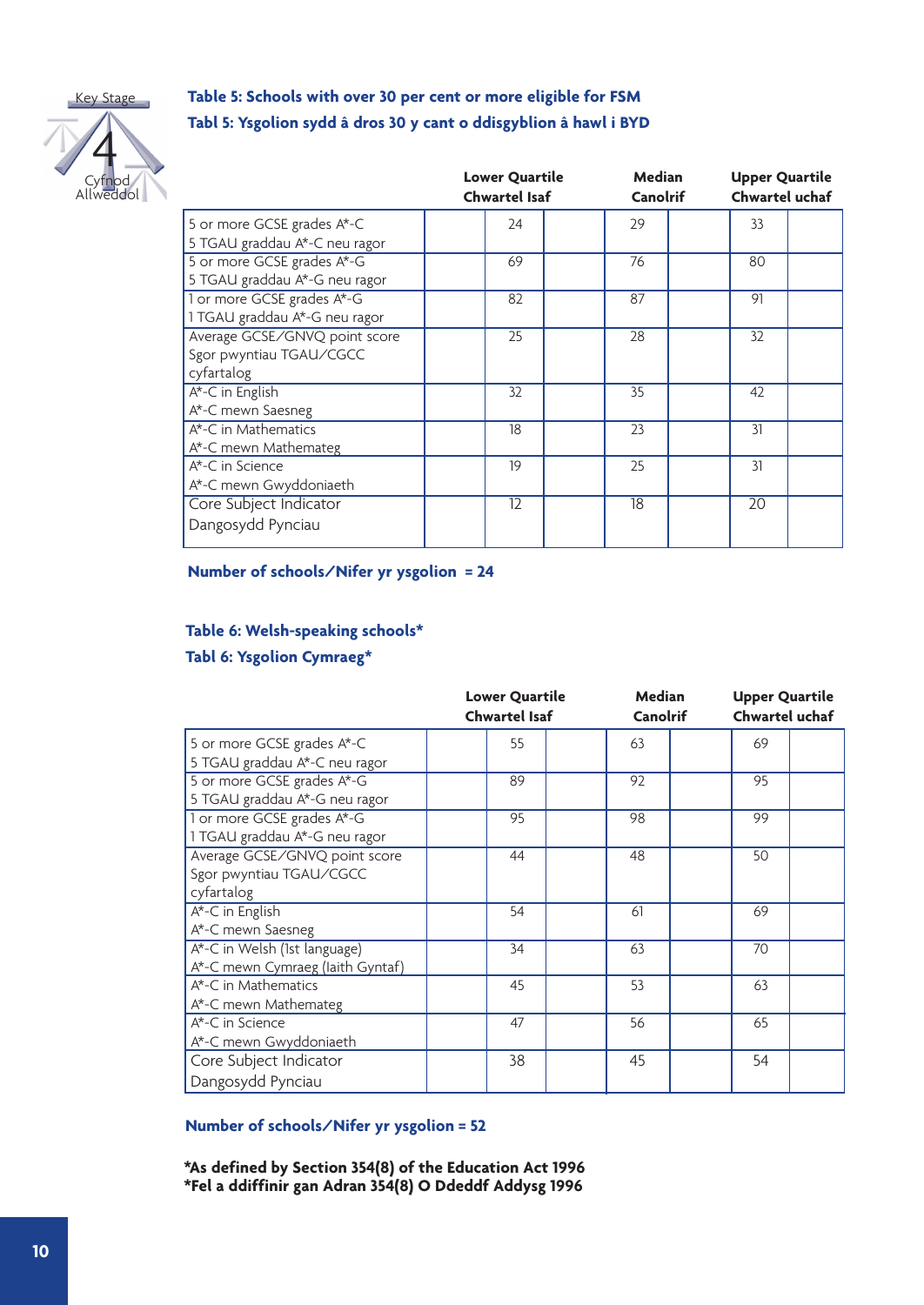

Cyfnod  $\mathsf{Id}$ ol

4

#### **Table 9: Welsh-speaking schools\* - Summary table Tabl 9: Ysgolion Cymraeg\* - Tabl crynodeb**

Percentage of pupils achieving/Canran y disgyblion yn ennill

|                                                                        |                                             |                                                            | FSM band/Band PYD                                          |                                                            |                                              |
|------------------------------------------------------------------------|---------------------------------------------|------------------------------------------------------------|------------------------------------------------------------|------------------------------------------------------------|----------------------------------------------|
|                                                                        | Up to 10<br>per cent<br>Hyd at 10<br>y cant | over 10% and<br>less than 15%<br>dros 10% a llai<br>na 15% | over 15% and<br>less than 20%<br>dros 15% a llai<br>na 20% | over 20% and<br>less than 30%<br>dros 20% a llai<br>na 30% | All<br><b>Schools</b><br><b>Pob</b><br>Ysgol |
| 5 or more GCSE grades A*-C<br>5 TGAU graddau A*-C neu ragor            | 68                                          | 60                                                         | 52                                                         | 58                                                         | 62                                           |
| 5 or more GCSE grades A*-G<br>5 TGAU graddau A*-G neu ragor            | 93                                          | $\overline{91}$                                            | 89                                                         | 91                                                         | 91                                           |
| 1 or more GCSE grades A*-G<br>1 TGAU graddau A*-G neu ragor            | 97                                          | 97                                                         | 94                                                         | 97                                                         | 97                                           |
| Average GCSE/GNVQ point score<br>Sgor pwyntiau TGAU/CGCC<br>cyfartalog | 50                                          | 47                                                         | 41                                                         | 44                                                         | 47                                           |
| A*-C in English<br>A*-C mewn Saesneg                                   | 67                                          | 60                                                         | 55                                                         | 55                                                         | 62                                           |
| A*-C in Welsh (1st language)<br>A*-C mewn Cymraeg (iaith Gyntaf)       | 53                                          | 56                                                         | 50                                                         | 50                                                         | 53                                           |
| A*-C in Mathematics<br>A*-C mewn Mathemateg                            | 61                                          | 51                                                         | 46                                                         | 45                                                         | 54                                           |
| A*-C in Science<br>A*-C mewn Gwyddoniaeth                              | 64                                          | 52                                                         | 46                                                         | 56                                                         | 57                                           |
| Core Subject Indicator<br>Dangosydd Pynciau Craidd                     | 52                                          | 43                                                         | 37                                                         | 40                                                         | 46                                           |
| Number of pupils<br>Nifer yr disgyblion                                | 3,011                                       | 2,169                                                      | 1,123                                                      | 419                                                        | 6,722                                        |

#### **\*As defined by Section 354(8) of the Education Act 1996/Fel a ddifinir gan Adran 354(8) o Ddeddf Addysg 1996**

## **Table 10: English-speaking schools - Summary table Tabl 10: Ysgolion Saesneg - Tabl crynodeb**

Percentage of pupils achieving/Canran y disgyblion yn ennill

|                                                                        |                                             |                                                            |                                                            | FSM band/Band PYD                                          |                      |                                              |
|------------------------------------------------------------------------|---------------------------------------------|------------------------------------------------------------|------------------------------------------------------------|------------------------------------------------------------|----------------------|----------------------------------------------|
|                                                                        | Up to 10<br>per cent<br>Hyd at 10<br>y cant | over 10% and<br>less than 15%<br>dros 10% a llai<br>na 15% | over 15% and<br>less than 20%<br>dros 15% a<br>llai na 20% | over 20% and<br>less than 30%<br>dros 20% a llai<br>na 30% | over 30%<br>dros 30% | All<br><b>Schools</b><br><b>Pob</b><br>Ysgol |
| 5 or more GCSE grades A*-C<br>5 TGAU graddau A*-C neu ragor            | 67                                          | 55                                                         | 48                                                         | 42                                                         | 30                   | 49                                           |
| 5 or more GCSE grades A*-G<br>5 TGAU graddau A*-G neu ragor            | 94                                          | 88                                                         | 85                                                         | 82                                                         | 74                   | 85                                           |
| 1 or more GCSE grades A*-G<br>1 TGAU graddau A*-G neu ragor            | 97                                          | 95                                                         | 93                                                         | 91                                                         | 87                   | 93                                           |
| Average GCSE/GNVQ point score<br>Sgor pwyntiau TGAU/CGCC<br>cyfartalog | 49                                          | 42                                                         | $\overline{37}$                                            | $\overline{35}$                                            | 28                   | 39                                           |
| $\overline{A^*}$ -C in English<br>A <sup>*-</sup> C mewn Saesneg       | 72                                          | 58                                                         | 53                                                         | 47                                                         | 36                   | 54                                           |
| A*-C in Mathematics<br>A*-C mewn Mathemateg                            | 63                                          | 49                                                         | 43                                                         | 37                                                         | 26                   | 44                                           |
| A <sup>*-</sup> C in Science<br>A*-C mewn Gwyddoniaeth                 | 63                                          | 52                                                         | 44                                                         | 38                                                         | 26                   | 46                                           |
| Core Subject Indicator<br>Dangosydd Pynciau Craidd                     | 53                                          | 41                                                         | 34                                                         | 29                                                         | 18                   | 35                                           |
| Number of pupils<br>Nifer yr disgyblion                                | 5,342                                       | 7,128                                                      | 6,980                                                      | 8,037                                                      | 3,548                | 31,035                                       |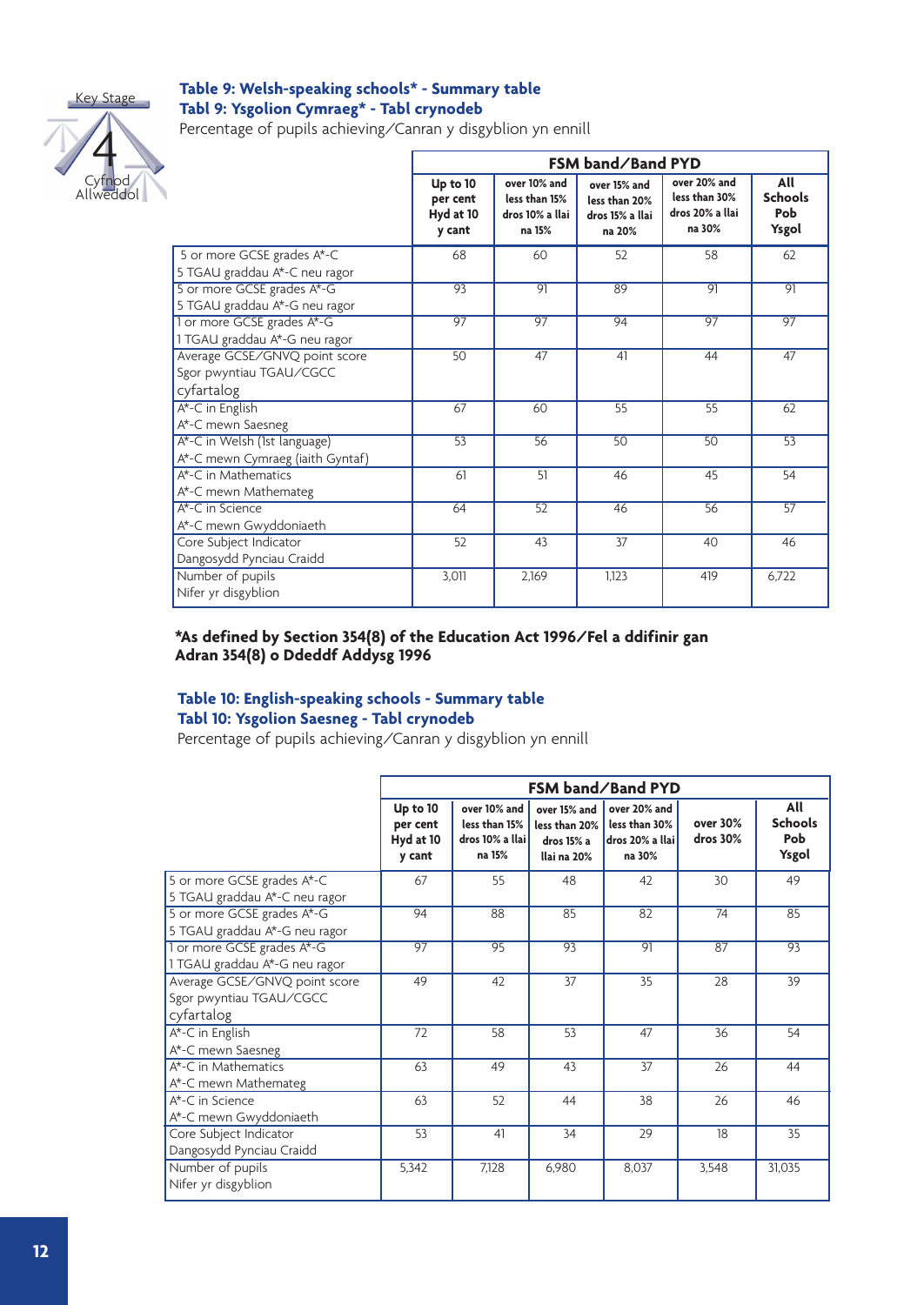

**Table 12: Pupils not achieving at least one ELQ, GCSE or GCSE short course or equivalent Tabl 12: Disgyblion heb ennill o leiaf un CLM, TGAU, TGAU cwrs byr neu gyfwerth**

|                                                                                       | <b>Upper</b><br>Quartile<br><b>Chwartel</b><br><b>Uchaf</b> | Median<br><b>Canolrif</b> | Lower<br>Quartile<br><b>Chwartel</b><br><b>Isaf</b> |  |
|---------------------------------------------------------------------------------------|-------------------------------------------------------------|---------------------------|-----------------------------------------------------|--|
| FSM: up to 10% (51 schools)<br>PYD: Hyd at 10% (51 ysgolion)                          | 0                                                           | 2                         | 4                                                   |  |
| FSM: over 10% and under 15% (56 schools)<br>PYD: Dros 10% a llai na 15% (56 ysgolion) |                                                             | 2                         | 4                                                   |  |
| FSM: over 15% and under 20% (46 schools)<br>PYD: Dros 15% a llai na 20% (46 ysgolion) | 2                                                           | 4                         |                                                     |  |
| FSM: over 20% and under 30% (48 schools)<br>PYD: Dros 20% a llai na 30% (48 schools)  | 3                                                           | 4                         | 7                                                   |  |
| FSM: over 30% (24 schools)<br>PYD: Dros 30% (24 ysgolion)                             | 5                                                           | 8                         | 11                                                  |  |
| Welsh Speaking Schools* (52 schools)<br>Ysgolion Cymraeg* (52 ysgolion)               |                                                             |                           | 3                                                   |  |
| English Speaking Schools (173 schools)<br>Ysgolion Saesneg (173 ysgolion)             | 2                                                           | 4                         | 7                                                   |  |
| All Schools (225 schools)<br>Pob Ysgol (225 ysgolion)                                 |                                                             | 3                         | 6                                                   |  |

 *As defined by section 354(8) of the Education Act 1996/ Fel a ddiffinir gan Adran 354(8) o Ddeddf Addysg 1996*

### **How to use the table**

The blank spaces in the tables allow you to insert the appropriate results from your school. For example, if your school has more than 17 per cent of pupils eligible for free school meals and 5 per cent of pupils are not achieving at least one CoEA, GCSE or GCSE short course, this places the school in the bottom 50 per cent of all schools in the tables (below the median), and above the worst performing 25 per cent (the lower quartile).

# **Sut i ddefnyddio'r tabl**

Mae'r lleoedd gwag yn y tablau yn caniatau i chi nodi'r canlyniadau priodol o'ch ysgol chi. Er enghraifft, os oes gan eich ysgol fwy na 17 y cant o ddisgyblion sy'n gymwys am brydau ysgol am ddim a 5 y cant o ddisgyblion heb gyflawni o leiaf yn TCA, TGAU neu TGAU cwrs byr, mae hyn yn rhoi eich ysgol yn y 50 y cant isaf o'r holl ysgolion yn y tablau (islaw'r canolrif) ac uwchlaw'r 25% sy'n perfformio waethaf (y chwartel isaf).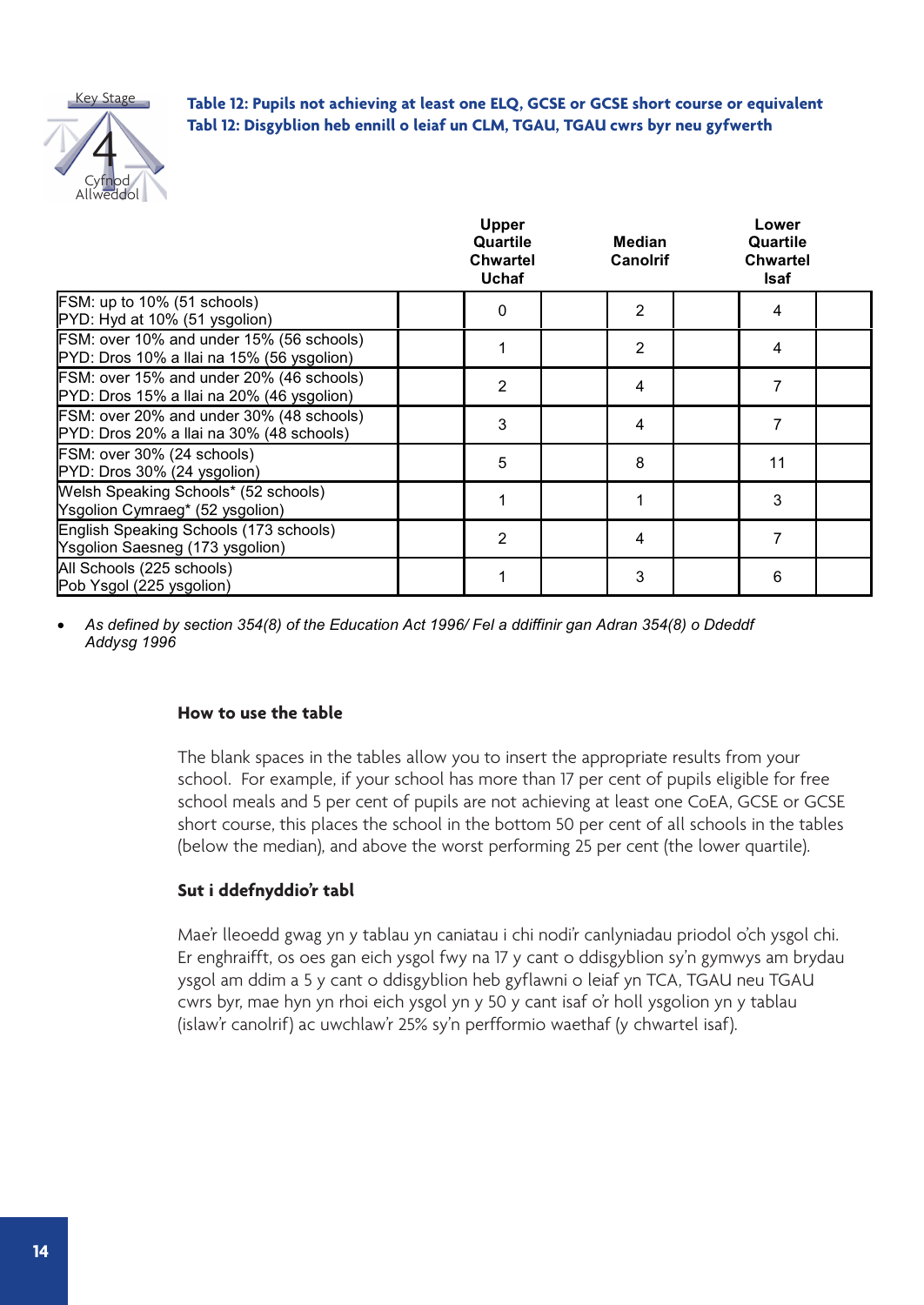



**Distribution of schools based on percentage of 15 year olds achieving 5 or more GCSE at grades A\*-C or equivalent**

**Dosbarthiad ysgolion ar sail y ganran o ddisgyblion 15 oed yn ennill 5 TGAU neu ragor graddau A\*-C neu gymhwyster cyfatebol**



**Distribution of schools based on percentage of 15 year olds achieving 5 or more GCSE at grades A\*-G or equivalent**

**Dosbarthiad ysgolion ar sail y ganran o ddisgyblion 15 oed yn ennill 5 TGAU neu ragor graddau A\*-G neu gymhwyster cyfatebol**

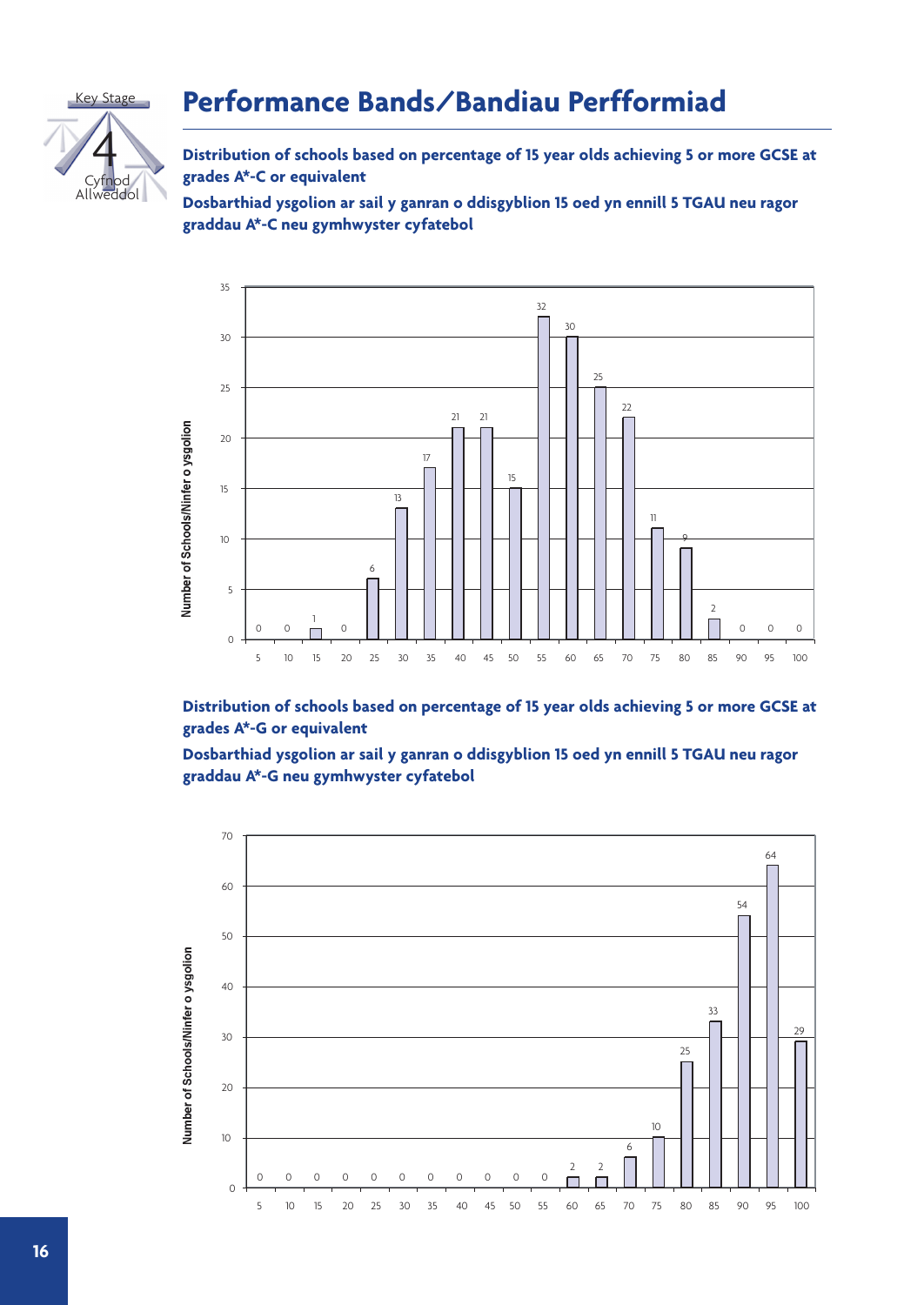### **English/Saesneg**



**Distribution of schools based on percentage of 15 year olds achieving GCSE grades A\*-C Dosbarthiad ysgolion ar sail y ganran o ddisgyblion 15 oed yn ennill TGAU graddau A\*-C**



## **Welsh (First Language)/Cymraeg (Iaith Gyntaf)**

**Distribution of schools entering pupils for Welsh First Language based on percentage of 15 year olds gaining GCSE grades A\*-C**

**Dosbarthiad ysgolion yn cofrestru ddisgyblion ar gyfer Cymraeg Iaith Gyntaf ar sail y ganran o ddisgyblion 15 oed yn ennill TGAU graddau A\*-C**

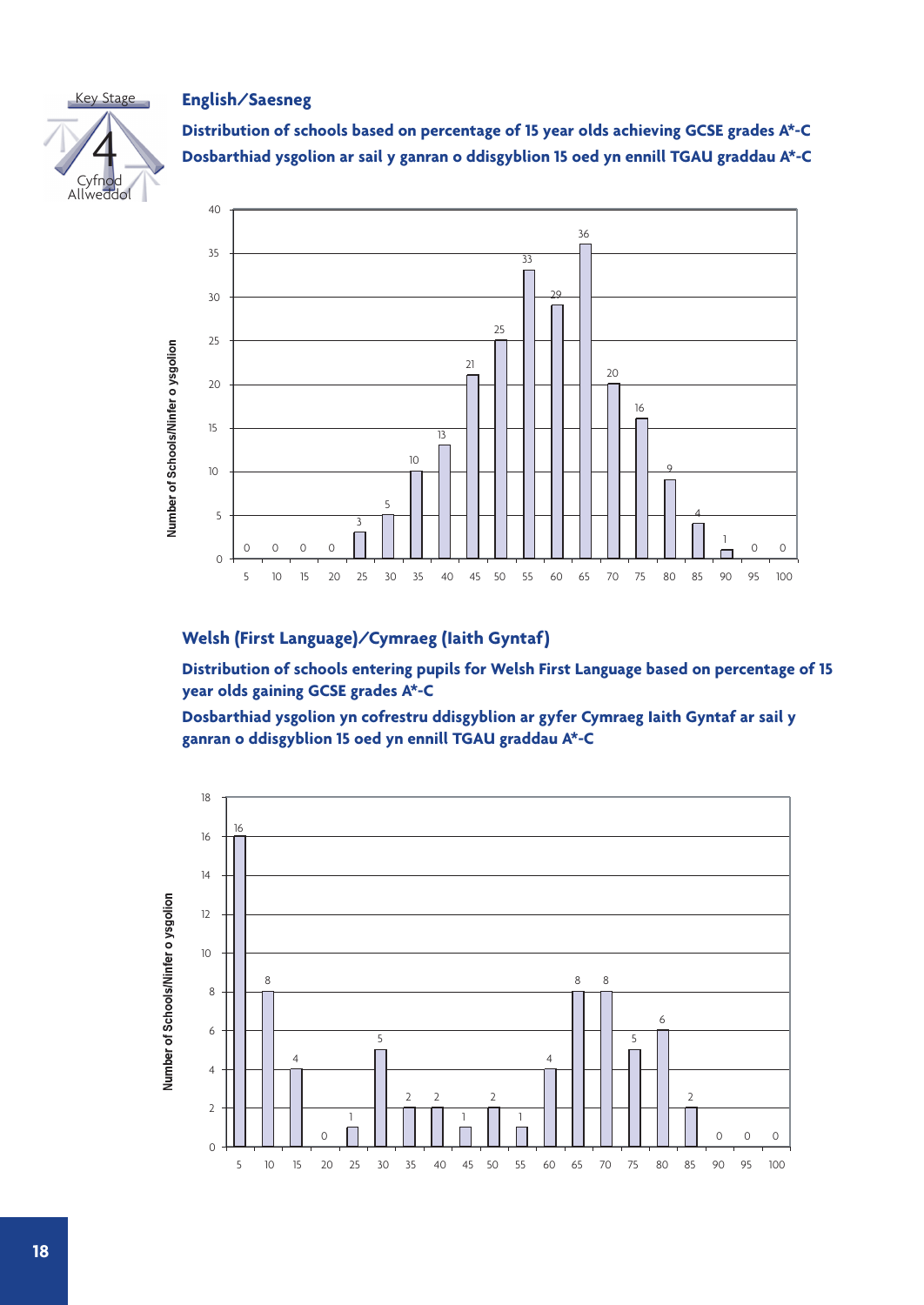# **Notes**

**Nodiau**